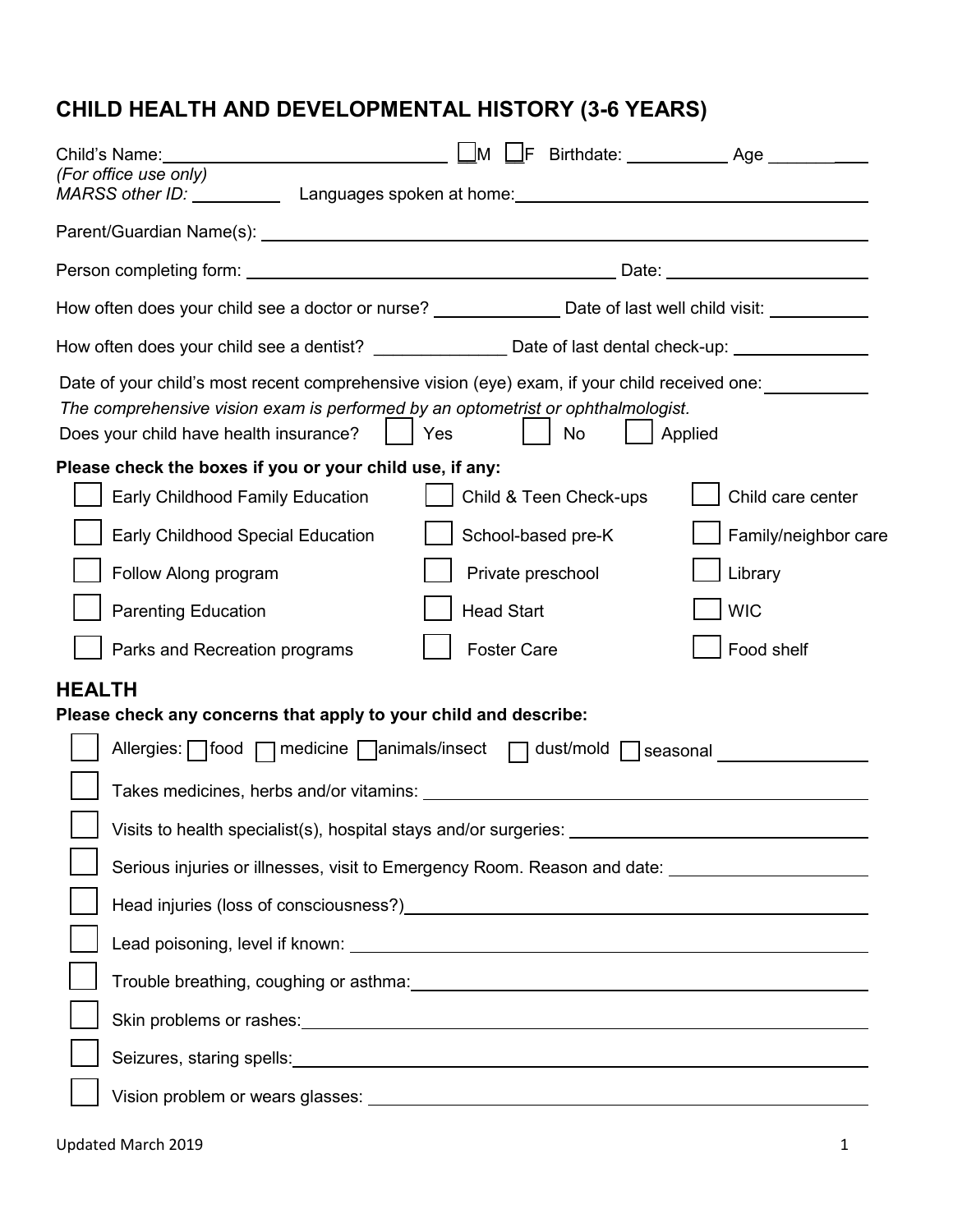|                                                                        | Mental health concerns such as anxiety, depression or attention concerns?                                                                                                                                                             |  |  |  |
|------------------------------------------------------------------------|---------------------------------------------------------------------------------------------------------------------------------------------------------------------------------------------------------------------------------------|--|--|--|
|                                                                        |                                                                                                                                                                                                                                       |  |  |  |
|                                                                        | Problems during pregnancy or birth?<br><u>[</u> [16] Drawing the state of the state of the state of the state of the state of the state of the state of the state of the state of the state of the state of the state of the state of |  |  |  |
|                                                                        | Born more than three weeks early or late ____# weeks at birth. Child's birth weight: ___________                                                                                                                                      |  |  |  |
|                                                                        |                                                                                                                                                                                                                                       |  |  |  |
|                                                                        | Is it possible that before you knew you were pregnant you took medications, alcohol, cigarettes, or                                                                                                                                   |  |  |  |
|                                                                        |                                                                                                                                                                                                                                       |  |  |  |
| Please check any Family Health problems (child's parents or siblings): |                                                                                                                                                                                                                                       |  |  |  |
|                                                                        | Vision problems<br>Attention problems<br><b>Diabetes</b>                                                                                                                                                                              |  |  |  |
|                                                                        | Learning Problems<br><b>Growth Problems</b><br>Allergy                                                                                                                                                                                |  |  |  |
|                                                                        | <b>Mental Health Disorders</b><br>Epilepsy/Seizures<br>Asthma                                                                                                                                                                         |  |  |  |
|                                                                        | Sickle Cell Anemia/Trait<br>Deafness/Hearing<br>Other health problems                                                                                                                                                                 |  |  |  |
|                                                                        | <b>CHILD'S DAILY ROUTINES</b>                                                                                                                                                                                                         |  |  |  |
|                                                                        | Gets 60 minutes or more of exercise each day<br>Sleeps at ___ pm. Wakes up at ___ am.                                                                                                                                                 |  |  |  |
|                                                                        | Is NOT able to/does NOT get 60 minutes of<br>Has difficulty falling/staying asleep                                                                                                                                                    |  |  |  |
|                                                                        | exercise<br>Takes a nap: from _____to___<br>TV/Video Game/Screen Time: hours per day                                                                                                                                                  |  |  |  |
| Every day eats some foods from the food groups:                        |                                                                                                                                                                                                                                       |  |  |  |
|                                                                        | 5-9 servings fruits/vegetables: oranges, apples, bananas, mangos, berries, spinach, corn, peas                                                                                                                                        |  |  |  |
|                                                                        | 3 servings calcium rich foods: milk, cheese, yogurt, soymilk, tofu                                                                                                                                                                    |  |  |  |
|                                                                        | 2-3 serving iron rich foods: fish, poultry, meat, beans, legumes, eggs                                                                                                                                                                |  |  |  |
|                                                                        | 3 or more servings: whole grains: whole wheat bread, cereal, brown rice, tortillas, crackers, pasta                                                                                                                                   |  |  |  |
|                                                                        | More than one serving of sweets, fruit drinks or junk food each day                                                                                                                                                                   |  |  |  |
|                                                                        | In the past 12 months, we worried whether our food would run out before we could buy more $\bigcirc$ yes $\bigcirc$ no                                                                                                                |  |  |  |
|                                                                        | In the past 12 months, the food we bought didn't last and we didn't have money to get more $\bigcirc$ $\bigcirc$ $\bigcirc$ $\bigcirc$ $\bigcirc$ oo                                                                                  |  |  |  |
|                                                                        | Updated March 2019<br>2                                                                                                                                                                                                               |  |  |  |

**r** ٦